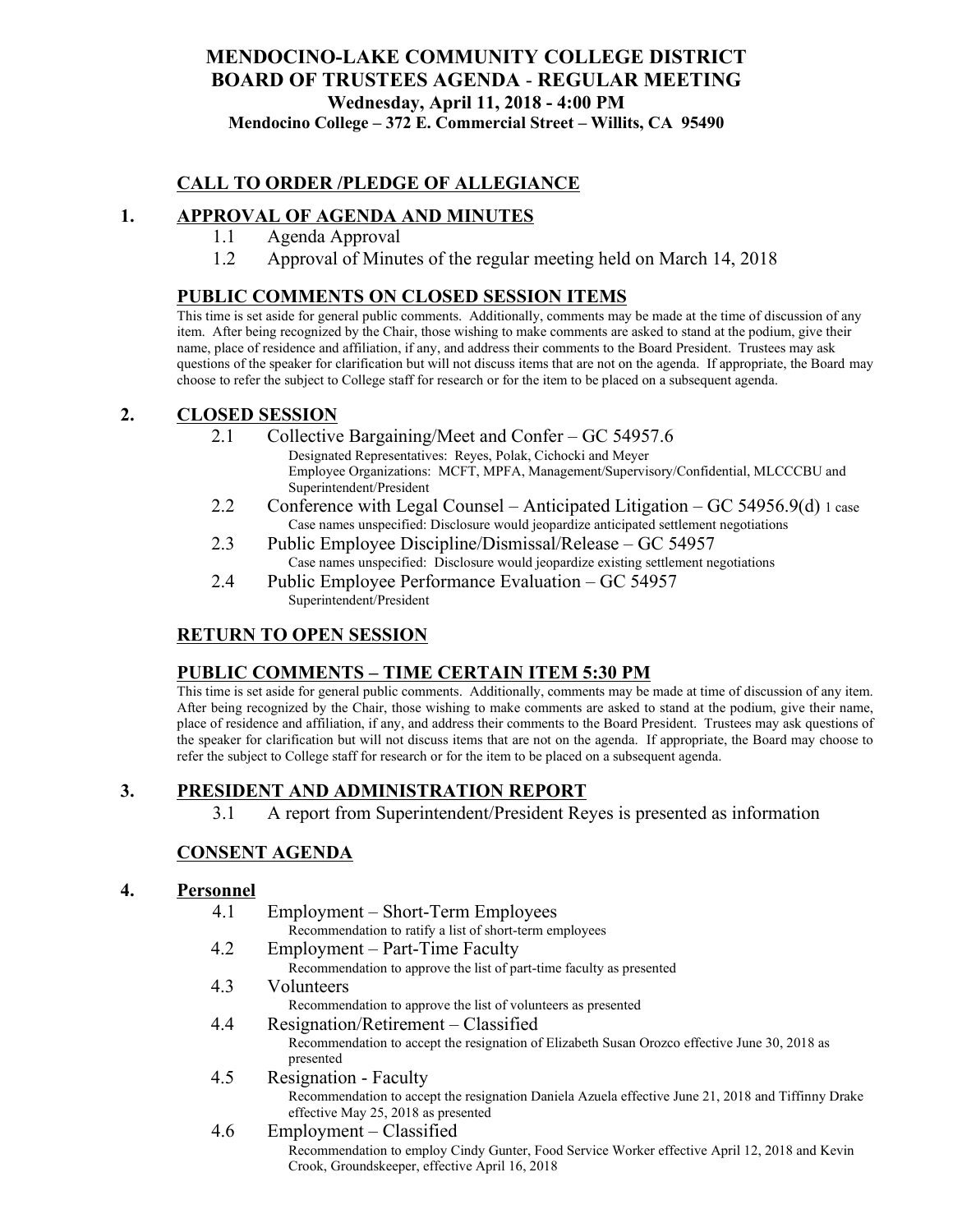| 4.7  | Employment – Tenure-Track Faculty<br>Recommendation to employ Nicholas Wright as a full-time, tenure-track Counselor/Coordinator DSPS,<br>effective April 12, 2018.                                                                                                                                           |
|------|---------------------------------------------------------------------------------------------------------------------------------------------------------------------------------------------------------------------------------------------------------------------------------------------------------------|
| 4.8  | Employment – Educational Administrator<br>Recommendation to approve the Educational Administrator contract for Debra Polak, Vice President of<br>Academic Affairs                                                                                                                                             |
| 4.9  | Correction - Faculty Contract<br>Recommendation to approve the corrections to the faculty contracts for Casey Terrill and Alicia<br>Mendoza as presented                                                                                                                                                      |
| 4.10 | Mendocino-Lake Community College Classified Bargaining Unit/SEIU<br>(MLCCBU) Local 1021, 2017-2018 Tentative Agreement<br>Recommendation to ratify the 2017-2018 Tentative Agreement as presented                                                                                                             |
| 4.11 | Mendocino-Lake Community College Classified Bargaining Unit/SEIU<br>(MLCCCBU) Local 1021, 2018-19 Reopeners<br>Recommendation to receive the initial 2018-2019 collective bargaining proposal as presented                                                                                                    |
| 4.12 | Mendocino College Federation of Teachers (MCFT/AFT), 2019-2020<br>Reopeners                                                                                                                                                                                                                                   |
| 4.13 | Recommendation to receive the initial 2019-2020 collective bargaining proposal as presented<br>Mendocino Part-Time Faculty Association, 2018-2019 Reopeners for Successor<br><b>Contract Negotiations</b>                                                                                                     |
| 4.14 | Recommendation to receive the initial 2018-2019 collective bargaining proposal as presented<br>Mendocino-Lake Community College District Successor Agreement Reopeners<br>to Mendocino-Lake Community College Classified Bargaining Unit/SEIU,<br>Local 1021 (MLCCCBU) 2018-2019                              |
| 4.15 | Presentation of the District's initial 2018-2019 collective bargaining proposal<br>Mendocino-Lake Community College District Reopeners to Mendocino College<br>Federation of Teachers (MCFT/AFT), 2019-2020                                                                                                   |
| 4.16 | Presentation of the District's initial 2019-2020 collective bargaining proposal<br>Mendocino-Lake Community College District Successor Agreement Reopeners<br>to Mendocino Part-Time Faculty Association (MPFA), 2018-2019<br>Presentation of the District's initial 2018-2019 collective bargaining proposal |

#### **5. Other Items**

- 5.1 Fiscal Report as of February 28, 2018
	- Recommendation to accept the report as presented

# **6. ACTION ITEMS**

- 6.1 2017-2018 April Revised Budget
	- Recommendation to adopt the proposed 2017-2018 April revised budget as presented
- 6.2 Awarding of Audit Contract for Fiscal Year Ending June 30, 2018 Recommendation to award the audit contract to Cossolias, Wilson, Dominguez, Leavitt (CWDL)
- 6.3 Contracts and Agreements Quarterly Ratification Recommendation to approve the contracts and agreements as presented
- 6.4 Specifications of Election Order and Request for Consolidation Resolution 04- 18-01

Recommendation to adopt resolution 04-18-01 as presented

6.5 Classified Professionals Week – Resolution 04-18-02 Recommendation to adopt resolution 04-18-02 in honor of Classified employees

# **7. BIG PICTURE**

7.1 Sustainability at Mendocino College

A presentation by MacAdam Lojowsky, Director of Facilities

7.2 North County Center Update A presentation by Debra Polak, Vice President of Academic Affairs

# **8. INFORMATIONAL ITEMS AND REPORTS**

8.1 Campus Safety and Security Update An informational report on campus safety and security